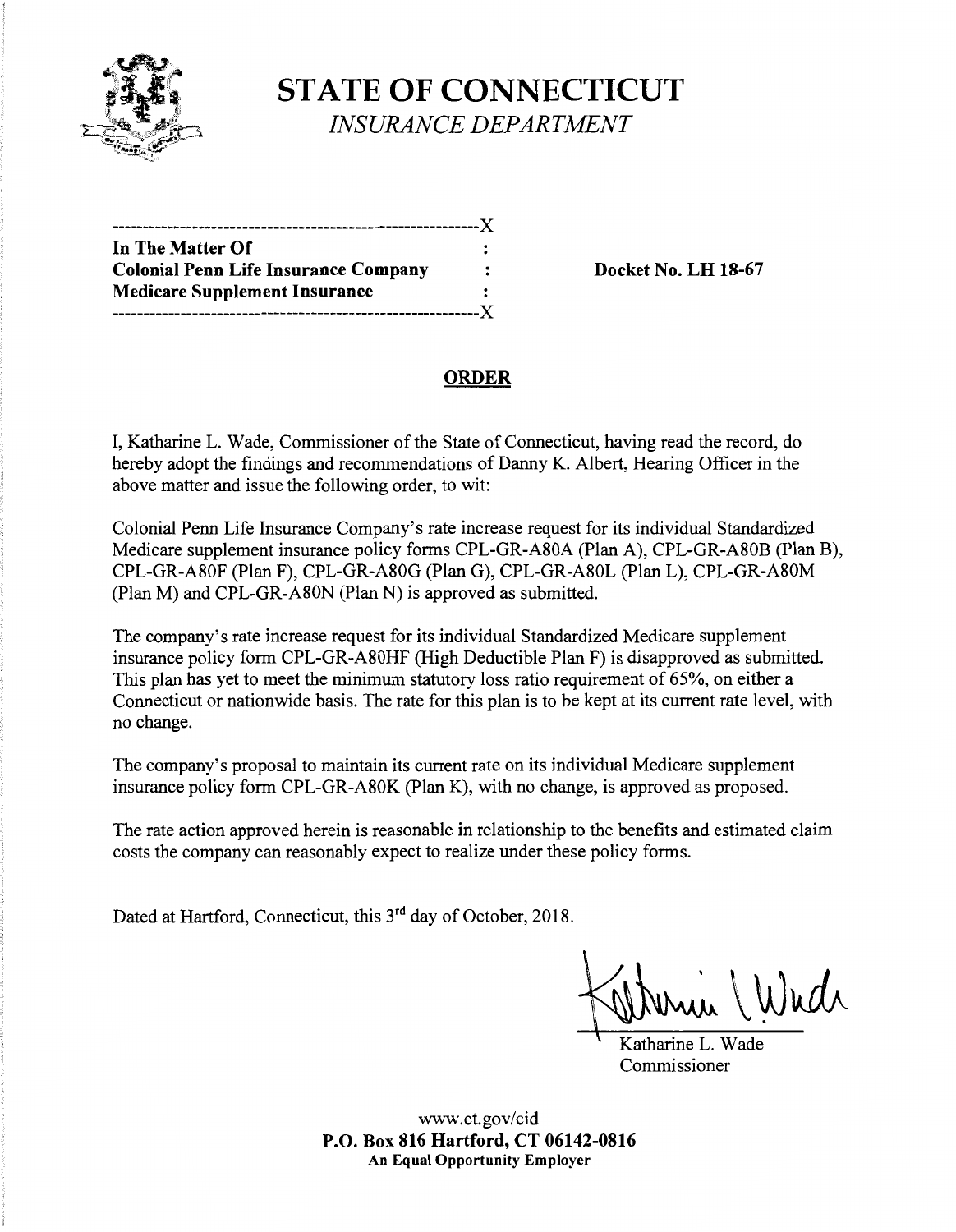

**STATE OF CONNECTICUT**  *INSURANCE DEPARTMENT* 

------------------------------**In The Matter Of Colonial Penn Life Insurance Company** : **Docket No. LH 18-67 Medicare Supplement Insurance**  -----------------------------------------------------)(

## **PROPOSED FINAL DECISION**

## I. **INTRODUCTION**

The Insurance Commissioner of the State of Connecticut is empowered to review rates charged for individual and group Medicare supplement policies sold to any resident of this State who is eligible for Medicare. The source for this regulatory authority is contained in Chapter 700c and Section 38a-495a of the Connecticut General Statutes.

After due notice, a hearing was held at the Insurance Department in Hartford, CT on Tuesday, September 25, 2018, to consider whether or not the rate increase requested by Colonial Penn Life Insurance Company on its individual Standardized Medicare supplement insurance business should be approved.

No members from the general public attended the hearing.

No company representatives from Colonial Penn Life Insurance Company attended the hearing.

The hearing was conducted in accordance with the requirements of Section 38a-474, Connecticut General Statutes, the Uniform Administrative Procedures Act, Chapter 54 of Section 38a-8-1 et seq. of the Regulations of Connecticut State Agencies.

A Medicare supplement policy is a private health insurance policy sold on an individual or group basis, which provides benefits that are additional to the benefits provided by Medicare. For many years Medicare supplement policies have been highly regulated under both state and federal law to protect the interests of persons eligible for Medicare who depend on these policies to provide additional coverage for the costs of health care.

Effective December 1, 2005, Connecticut amended its program of standardized Medicare supplement policies in accordance with Section 38a-496a of the Connecticut General Statutes, and Sections 38a-495a-1 through 38a-495a-21 of the Regulations of Connecticut Agencies. This program, which conforms to federal requirements, provides a "core" package of benefits known as Plan A. Insurers may also offer any one or more of eleven other plans (Plans B through N).

Effective January 1, 2006, in accordance with Section 38a-495c of the Connecticut General Statutes (as amended by Public Act 05-20) premiums for all Medicare supplement policies in the state must use community rating. Rates for Plans A through N must be computed without regard to age, gender, previous claims history or the medical condition of any person covered by a Medicare supplement policy or certificate.

> www.ct.gov/cid **P.O. Box 816 Hartford, CT 06142-0816 An Equal Opportunity Employer**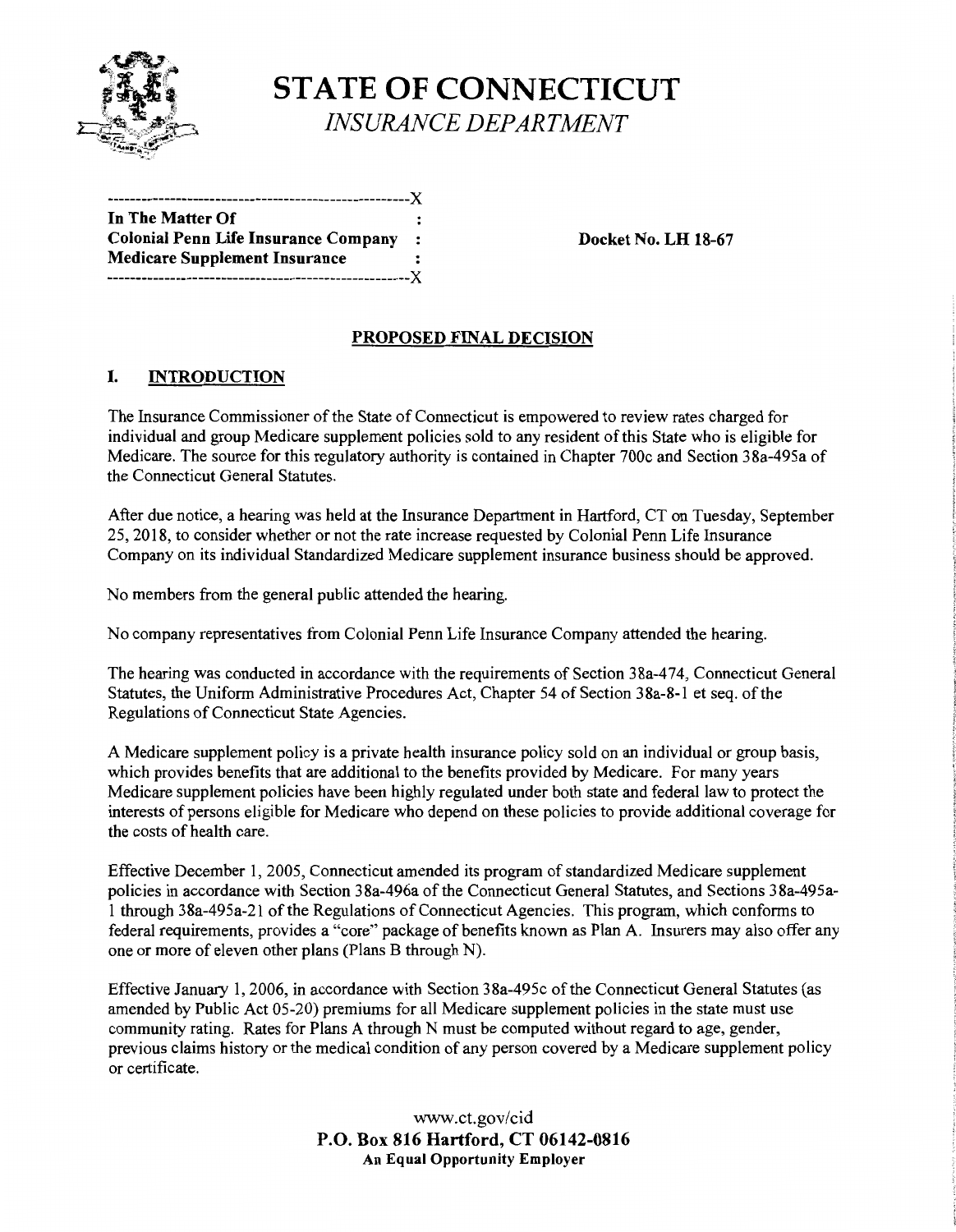The statute provides that coverage under Plans A through N may not be denied on the basis of age, gender, previous claims history or the medical condition of any covered person. Insurers may exclude benefits for losses incurred within six months from the effective date of coverage based on a pre-existing condition.

Effective October 1, 1998, carriers that offer Plan B or Plan C must make these plans as well as Plan A, available to all persons eligible for Medicare by reason of disability.

Insurers must also make the necessary arrangements to receive notice of all claims paid by Medicare for their insureds so that supplement benefits can be computed and paid without requiring insureds to file claim forms for such benefits. This process of direct notice and automatic claims payment is commonly referred to as "piggybacking" or "crossover".

Sections 38a-495 and 38a-522 of the Connecticut General Statutes, and Section 38a-495a-10 of the Regulations of Connecticut Agencies, state that individual and group Medicare supplement policies must have anticipated loss ratios of 65% and 75%, respectively. Under Sections 38a-495-7 and 38a-495a-10 of the Regulations of Connecticut Agencies, filings for rate increases must demonstrate that actual and expected losses in relation to premiums meet these standards, and anticipated loss ratios for the entire future period for which the requested premiums are calculated to provide coverage must be expected to equal or exceed the appropriate loss ratio standard.

Section 38a-473 of the Connecticut General Statutes provides that no insurer may incorporate in its rates for Medicare supplement policies factors for expenses that exceed 150% of the average expense ratio for that insurer's entire written premium for all lines of health insurance for the previous calendar year.

#### II. **FINDING OF FACT**

After reviewing the exhibits entered into the record ofthis proceeding, and utilizing the experience, technical competence and specialized knowledge of the Insurance Department, the undersigned makes the following findings of fact:

1. Colonial Penn Life Insurance Company has requested the following rate increases on its individual standardized form series CPL-GR-A80 for Plans A, B, F, FH, G, L, Mand N:

| Increase |
|----------|
| 12.0%    |
| 5.5%     |
| 8.0%     |
| 2.7%     |
| $5.0\%$  |
| 5.5%     |
| 5.5%     |
| 2.5%     |
|          |

The company has also requested that the rate for Plan K be kept the same, with no increase.

- 2. There were 1,560 policies in-force in Connecticut and 207,444 policies in force nationwide as of June 2018.
- 3. Colonial Penn certified that their expense factors are in compliance with section 38a-473, C.G.S.
- 4. Colonial Penn has conformed to subsection (e) of section 38a-495c, C.G.S. regarding the automatic claim processing.